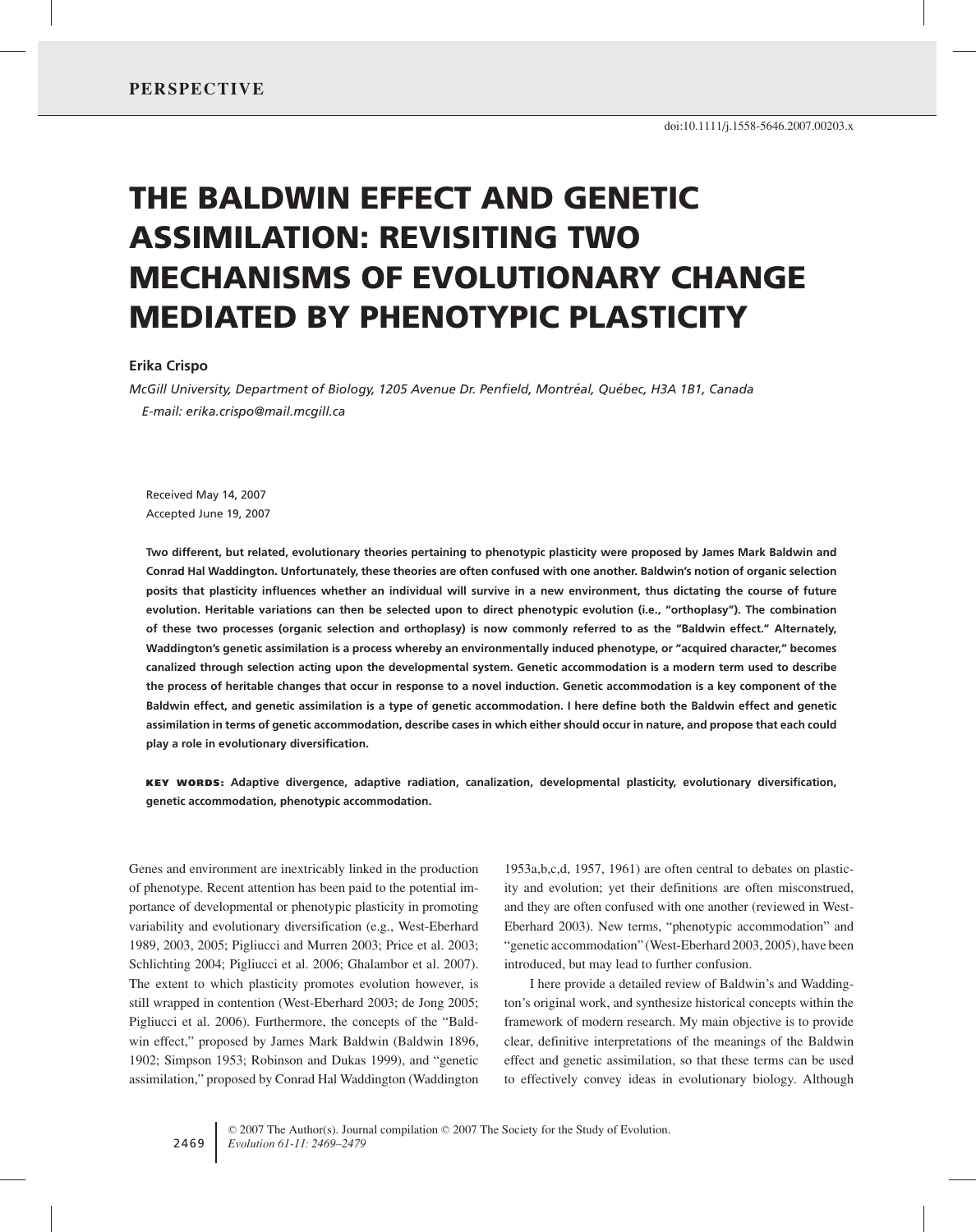similar theories were postulated by Morgan (1896), Osborn (1896), Gause (1947), and Schmalhausen (1949), I here focus on the works of Baldwin and Waddington because these have been the most highly cited (e.g., see West-Eberhard 2003). Furthermore, I define the term "genetic accommodation" (West-Eberhard 2003) as it relates to both the Baldwin effect and genetic assimilation, discuss when each of these processes should occur in nature, and highlight instances in which plasticity should increase or decrease adaptive evolution.

# *Baldwin, Phenotypic Accommodation, and Genetic Accommodation*

#### **AN INTRODUCTION TO THE BALDWIN EFFECT**

James Mark Baldwin (1861–1934) was an American psychologist who devised two concepts, "organic selection" and "orthoplasy," now commonly known as the "Baldwin effect" (term coined by Simpson 1953). Baldwin's theory is based on the principle that individuals are plastic and able to adapt to their environment within a generation. This plasticity dictates which individuals will survive and produce offspring and thus dictates the course of evolution. By no means, however, did he believe that acquired phenotypes could be inherited. On the contrary, he believed that natural selection acts on "variations in the direction of the plasticity..." (Baldwin 1902, p. 37). He thus proposed that plasticity would be a positive driving force of evolution, setting the stage for further neo-Darwinian evolution by increasing the survival of those who display a plastic response. Over time, standing genetic variation can be selected upon so that evolution can proceed in the direction of the induced plastic response. He referred to the ability of plasticity to increase survival as "organic selection," and the directional influence of organic selection on evolution as "orthoplasy" (Baldwin 1896, 1902). Because Baldwin was a psychologist, he focused heavily on the role of plasticity in behavior and learning, that is labile traits, yet also recognized that plasticity occurs in other aspects of the phenotype as well. His theories can be broadly applied, and can include developmentally plastic, nonlabile traits.

#### **PHENOTYPIC ACCOMMODATION**

Baldwin often spoke of "accommodation" in reference to nonheritable phenotypic changes that occur in response to the environment and increase the survival of the organism in the particular environment in which the phenotype is induced (Baldwin 1896, 1902). The term "accommodation" is still used for similar effects today, although we now divide accommodation into genetic and phenotypic components (West-Eberhard 2003, 2005; Braendle and Flatt 2006). "Phenotypic accommodation" (West-Eberhard 2003, 2005) is the modern-day equivalent of Baldwin's "accommodation," except that the modern term incorporates responses to both genetic innovations and environmentally induced changes, whereas Baldwin used the term to only refer to the latter. "Genetic accommodation" (West-Eberhard 2003) is a similar concept related to adaptive genetic changes and will be discussed below. West-Eberhard (2005) defines phenotypic accommodation as "adaptive mutual adjustment, without genetic change, among variable aspects of the phenotype, following a novel or unusual input [genetic or environmental] during development." Another difference between Baldwin's and West-Eberhard's definitions is that Baldwin's may also include labile (i.e., nondevelopmental) plastic changes. An example of phenotypic accommodation is the "two-legged goat effect," detailed in West-Eberhard (2003, 2005). A mutant goat was born in the early 1900s, without functional forelimbs (Slijper 1942a,b; West-Eberhard 2003, 2005). We can here think of the absence of functional forelimbs as an environment to which the goat must subsequently respond. Through development, this goat was able to adopt bipedal locomotion via enlargement of the hind legs and changes to the spine and pelvis (i.e., a plastic response). Similar phenomena were observed in baboons (*Papio ursinus*; reviewed by West-Eberhard 2003) and Japanese macaques (*Macaca fuscata*; Hirasaki et al. 2004).

#### **GENETIC ACCOMMODATION**

Baldwin noted that heritable variation can occur in the same direction as the plastic response (which he termed "coincident variations"), and thus phenotypes that are originally environmentally induced can be selected upon and inherited (Baldwin 1902). Currently, this phenomenon is considered a type of "genetic accommodation" and empirical examples have been documented (see examples below). In her definition of genetic accommodation, West-Eberhard (2003, p. 142) includes "gene-frequency change due to selection on the regulation, form, or side effects of a novel trait." Although Baldwin emphasized that evolution would occur in response to an environmentally induced novel trait, "genetic accommodation" is now commonly used to refer to evolution in response to both genetically based and environmentally induced novel traits (Table 1).

Another type of genetic accommodation is "genetic compensation" (Grether 2005). Here, the environmentally induced phenotype is maladaptive, and selection favors genetic variation that occurs in a different direction than the plastic response (i.e., countergradient variation; Conover and Schultz 1995), so that a genetic change *compensates* for the plastic change. The end result may be an increase or decrease in plasticity, or no change in the level of plasticity. Because maladaptive plasticity was not considered in Baldwin's theory, I will not discuss genetic compensation in detail.

Baldwin maintained that both neo-Darwinism and neo-Lamarckism were inherently deficient in explaining evolution. His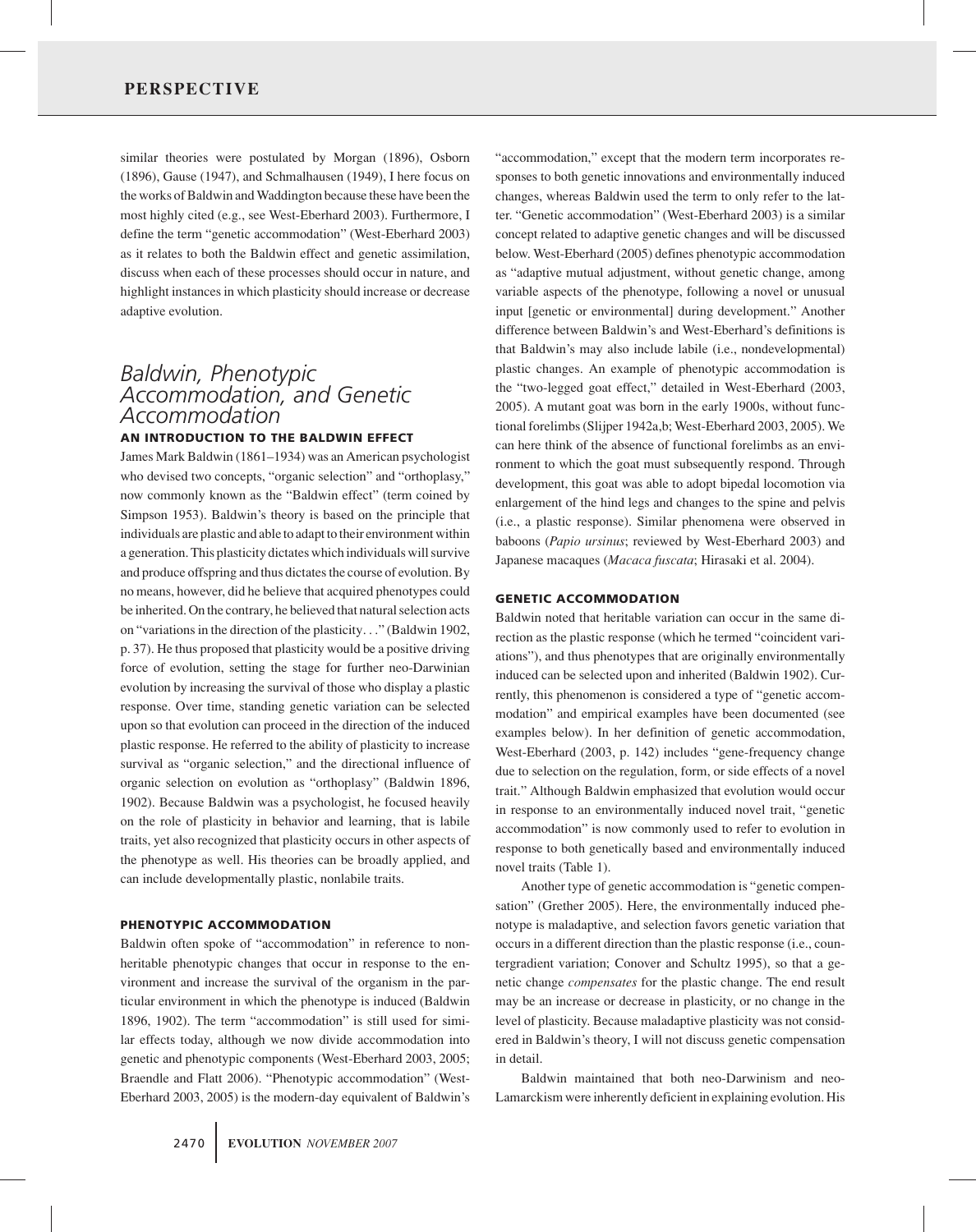| Term                  | Basis for trait inducing the<br>evolutionary response | Increase or decrease in the<br>level of plasticity | Mean phenotypic value in<br>the inducing environment |
|-----------------------|-------------------------------------------------------|----------------------------------------------------|------------------------------------------------------|
| Baldwin effect        | environmental                                         | neither or increase <sup>1</sup>                   | changes                                              |
| genetic assimilation  | environmental                                         | decrease                                           | stays the same                                       |
| genetic accommodation | environmental or genetic                              | neither or either                                  | changes or stays the same <sup>2</sup>               |

**Table 1. Mechanisms of evolutionary change mediated by phenotypic plasticity, and characteristics inherent to each mechanism.**

**1In certain cases, could also include a decrease in plasticity (see text).**

**2Inducing environment could include either the extrinsic environment or the genetic environment.**

two criticisms of neo-Darwinism were (1) small genetic variations in the "lines of progress" were not substantial enough to adapt an organism to its environmental conditions, and (2) when structure and function of complex traits were only partially correlated, as in the early evolution of these traits, their utility would be of little advantage (Baldwin 1902). Baldwin posited that environmental induction, or accommodation, could enhance such variation or correlations. He did note, however, that neo-Darwinian natural selection is a requirement for evolution to occur after a plastic response to a novel environmental stimulus (Baldwin 1902). He criticized neo-Lamarckism more severely, stating that little or no evidence for the inheritance of acquired characters exists, and that the theory is purely speculative.

Examples of Baldwin's organic selection can be observed in nature. Yeh and Price (2004) examined dark-eyed juncos (*Junco hyemalis*) from California. In the early 1980s, individuals from an ancestral mountain population colonized and established a coastal population. The coastal environment is milder, with less seasonal variation. Yeh and Price found that the newly colonized coastal population had a breeding season (a highly plastic trait) that was nearly twice as long, and noted that this increase in breeding time was adaptive. They speculate that plasticity facilitated colonization and establishment of the new population. An example of both organic selection and orthoplasy comes from Arctic charr (*Salvelinus alpinus*) populations from a Scottish lake (Adams and Huntingford 2004). Three different morphs occur sympatrically: a benthivorous morph that feeds on macro-invertebrates, a planktivorous morph, and a piscivorous morph. The head anatomy of these morphs differs to reflect their preferred prey type. Juveniles of the benthivorous and planktivorous morphs were raised in the laboratory in a common-garden environment, and measurements of head size and shape were made on both wild-caught adults and mature laboratory-raised fish. Both genetic and environmental components of morph divergence were observed, suggesting that phenotypic plasticity may have permitted diversification of morphs into their respective niches, hence setting the stage for further genetic diversification.

We can suppose that Baldwin's orthoplasy would be favored if plasticity is limited. In certain cases, a plastic response to a new environment may be adaptive, yet a more extreme phenotypic value would be required to attain maximum fitness. We can imagine a fitness landscape in which an environmentally induced trait pushes an individual up a new fitness peak, but does not allow it to reach the fitness maxima (figure 1 in Price et al. 2003; figure 2 in Ghalambor et al. 2007). In this scenario, positive selection would occur on heritable variation in the direction of the plastic response. Baldwin makes this apparent when he writes,

[m]any functions may be passably performed through accommodation, supplementing congenital [heritable] characters, which would be better performed were the congenital characters strengthened [i.e., if further phenotypic change occurred]. Congenital variation would in these cases by seizing upon this additional utility [plasticity], carry evolution on farther than it had gone before [i.e., result in heritable changes in form]... this would give the gradual shifting of the congenital mean toward the full endowment [phenotypic optimum]... (Baldwin 1902, pp. 209–210)

Other such limits identified by DeWitt et al. (1998) include unreliable environmental cues and lag time between sensing an environmental cue and production of the appropriate phenotype. An empirical example of shifts in the mean phenotypic value without a change in the level of plasticity is documented in a cichlid fish (*Pseudocrenilabrus multicolor*) from low-oxygen swamps and well-oxygenated rivers and lakes in Uganda. Chapman et al. (2000, L. Chapman et al., unpubl. ms.) found that aspects of gill size were greater in swamp fish than in lake fish, and similar patterns were observed when fish were raised under high or low oxygen treatments in the laboratory. Further analyses revealed that levels of plasticity were not significantly different among populations, although populations differed in their mean gill size when raised under common conditions (L. Chapman et al., unpubl. ms.). These results indicate that since the time of population divergence, genetic accommodation has resulted in mean differences in gill size among populations, even though the ability of the gills to respond to environmental cues has remained constant. Similar results were found by Van Buskirk and Arioli (2005) in tadpoles (*Rana temporaria*) raised with or without predators. Tadpoles exhibited plasticity in predator avoidance behavior, as well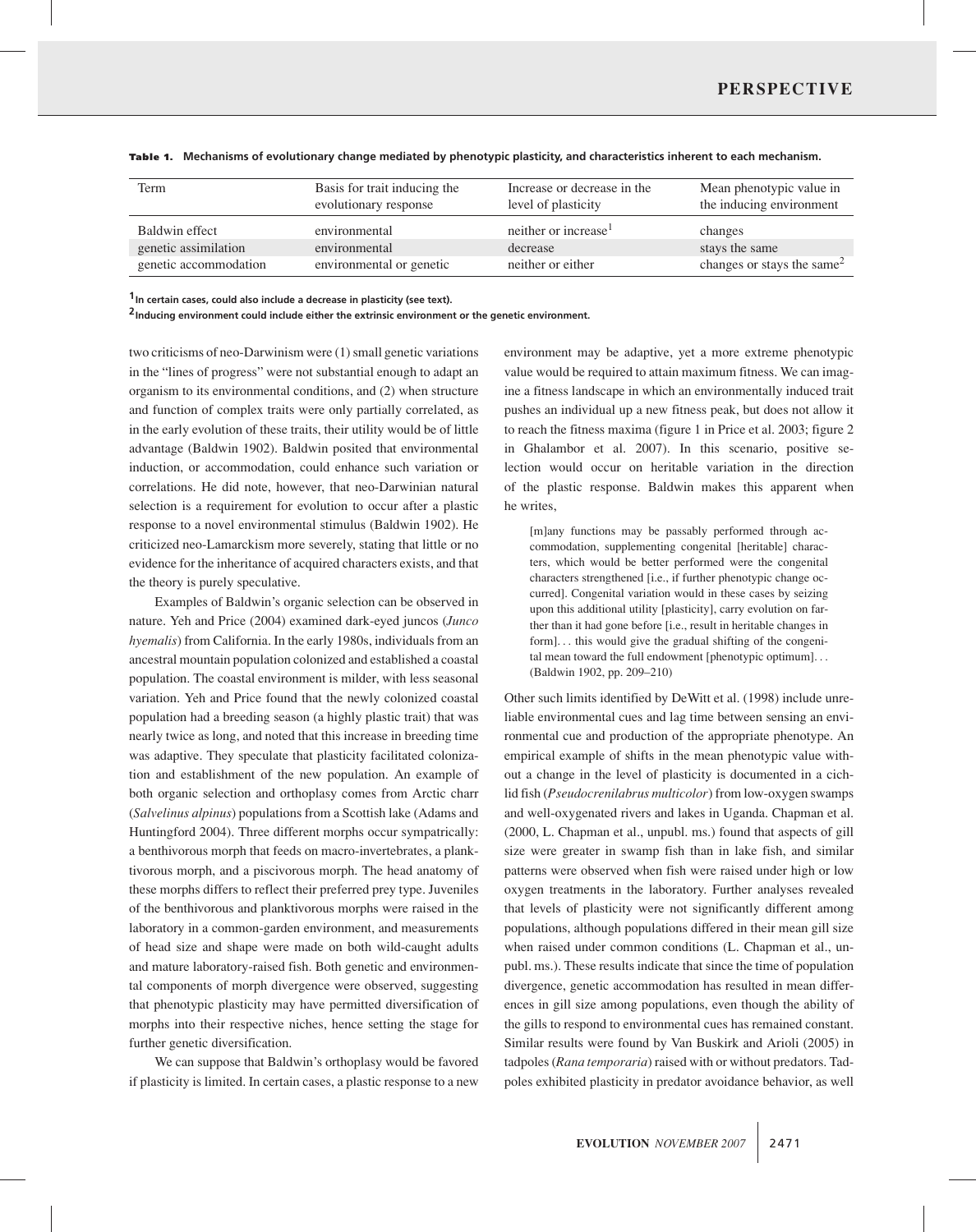as behavioral differences among populations, yet behavioral plasticity did not differ among populations. These results suggest that phenotypic values across environments can evolve independently of the level of plasticity.

Baldwin (1902, pp. 36–37) also proposed that plasticity itself could be adaptive and selected for, thus increasing plasticity in a population. Recent interest in this theory has resulted in empirical support confirming Baldwin's intuition (e.g., Gianoli and Gonzalez-Teuber 2005; Nussey et al. 2005; Richter-Boix et al. ´ 2006). It is intuitive that plasticity should often increase under selection, if the most plastic individuals are the most capable of colonizing a novel environment or persisting in a fluctuating environment. In these instances, the individuals with the highest levels of plasticity would be under positive selection. Via (1993a,b) argues that plasticity itself would not be selected upon, but rather subject to indirect selection via selection on the most extreme trait values representing the upper limits of the plastic response. Scheiner and Lyman (1989) and Schlichting and Pigliucci (1993) on the other hand, propose that selection can occur directly on plasticity, if plasticity increases the matching between the environmental conditions and the corresponding optimal phenotype. Although these two views of selection on plasticity differ, the outcome of both cases is identical: plasticity will increase due to selection, regardless of whether selection acts on the level of plasticity or on the induced traits/trait values. Indeed, Richard Wolterek (1909), inventor of the term "reaktionsnorm" (i.e., reaction norm), proposed that the reaction norm, rather than the trait value, is inherited because nearly all traits are plastic under at least some environmental conditions (reviewed by Sarkar 2004).

Several empirical examples indicate that plasticity increases after selection under new environmental conditions. For example, Parsons and Robinson (2006) found that the body shape of pumpkinseed sunfish (*Lepomis gibbosus*) was more plastic in the derived open-water ecomorph than in the ancestral inshore ecomorph, even though the habitat of the latter is more heterogeneous. Similarly, Aubret et al. (2004) found that the head and jaw length of tiger snakes (*Notechis scutatus*) were plastic in island populations that feed on large prey, but were not plastic in mainland populations that feed on small prey. Presumably, island populations were colonized from the mainland, and plasticity allowed snakes to exploit the new prey source. Even Waddington (1959) found that plasticity can increase after episodes of directional selection (discussed below).

In summary, the Baldwin effect allows for adaptive evolution through adaptive phenotypic plasticity, which improves fitness, thus dictating the course of future neo-Darwinian evolution. West-Eberhard (2003, p. 153) states that the Baldwin effect is a type of genetic accommodation in which only changes in the regulation of a trait (i.e., decreased genetic control, or rather increased plasticity) occur. However, Baldwin clearly indicated that not only the regulation, but also the *form* of a trait could change as an evolutionary response to a new environmental stimulus (see above). Genetic assimilation is another type of genetic accommodation also relying upon environmental induction, but this mechanism relies only on evolutionary change in the *regulation* of a novel trait and on its frequency of occurrence in a population (Hall 2001; West-Eberhard 2003, 2005).

# *Waddington, Genetic Assimilation, and Canalization*

### **AN INTRODUCTION TO WADDINGTON'S THEORY**

Conrad Hal Waddington (1905–1975) proposed that development would evolve to become canalized against environmental perturbations, via selection acting on the developmental system, a process he referred to as "genetic assimilation" (1953a,b,c,d, 1957, 1961). Specifically, he defined genetic assimilation as a process "by which a phenotypic character, which initially is produced only in response to some environmental influence, becomes, through a process of selection, taken over by the genotype, so that it is formed even in the absence of the environmental influence which had at first been necessary" (Waddington 1961). Although this idea may initially seem conceptually similar to the Baldwin effect, there are fundamental differences between the two. Waddington conceptualized an "epigenetic landscape" (Waddington 1953b, 1957), where the rolling of a ball across a landscape symbolized development through time. Environmental perturbations could push the ball from one developmental pathway to another, and genetic assimilation acted as an evolutionary process to heighten the ridges of the landscape, so that, over time, increasingly greater perturbations were needed to shift the ball from one developmental trajectory to another (reviewed by Rollo 1994, West-Eberhard 2003). His theory posits that the environment induces phenotypes that are adaptive, and then selection on the developmental system acts to reduce responsiveness to the environment (i.e., reduce plasticity), so that the induced phenotype becomes "inherited" (i.e., canalized) after a number of generations of exposure to the environmental stimulus (Waddington 1942, 1953b,c, 1957, 1961). A similar idea was independently proposed by Schmalhausen (1949), who used the term "stabilizing selection" to refer to selection acting against both mutations and environmentally induced change, which push the phenotype from the local optima. A primary difference between the theories is that Waddington proposed that environmental perturbations would initially be adaptive, whereas Schmalhausen proposed that they would be predominantly (but not always) maladaptive. Schlichting and Pigliucci (1998) also note the striking similarities between Schmalhausen's and Waddington's theories, but highlight that Waddington was more radical in that he argued for revision of the Modern Synthesis (p. 43). West-Eberhard (2005) notes that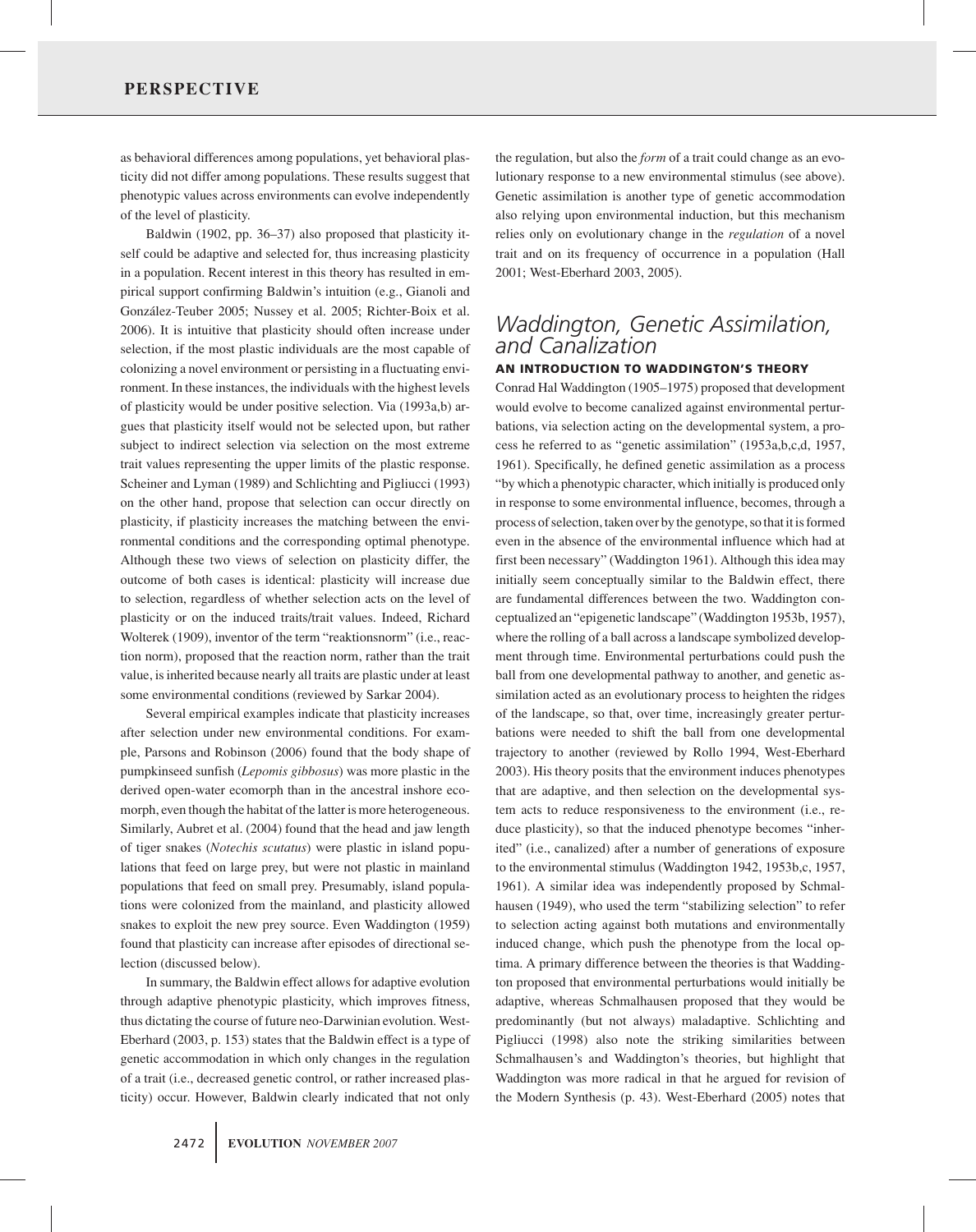genetic assimilation is a particular case of genetic accommodation in which the frequency of a trait in the population is altered due to evolutionary change in the threshold of expression for that particular trait.

Waddington's motive for hypothesizing an environmentally triggered mechanism of evolution was similar to that of Baldwin's, in that neither the neo-Lamarckian nor the neo-Darwinian mechanisms seemed sufficient in explaining adaptive evolution. On the Lamarckian mechanism of the heritability of acquired characters, he wrote, "it has been so widely rejected by... the scientific world that it is hardly considered to be worthy of discussion in most of the important recent works on evolution" (Waddington 1953c). Although Waddington did not completely denounce neo-Darwinism, he highlighted the deficiencies in the theory, namely that random mutation is unlikely to produce all the variants selected upon in nature, and that the importance of environmental induction in evolution should not be ignored (Waddington 1942, 1953b,c, 1961). Waddington criticized Baldwin's theory, stating that the accumulation of genetic mutations influencing an induced trait is unlikely (Waddington 1953a, 1961). Yet, both theories rest on the assumption that natural selection acts upon favorable mutations, and are thus both fully compatible with, and in fact rely upon, neo-Darwinian evolution.

#### **WADDINGTON'S EXPERIMENTS**

Waddington noted that strains of *Drosophila* differed in their capacity to produce mutant phenotypes after environmental perturbations (Waddington 1953d). He heat-shocked the larvae of one strain and observed that although a proportion developed into adults with "cross-veinless" wings, that is disruption of the posterior cross-vein on the wing, none of the non-heat-shocked larvae developed this phenotype (Waddington 1952a, 1953b,d, 1957). He then established two artificially selected lines, selecting flies with the cross-veinless phenotype for one line, and flies with the normal wing phenotype for the other line. He continued heatshocking larvae and performed selection for 23 generations, and examined the flies that developed from a few non-heat-shocked larvae at each generation. From generation 14 onward, he observed that the cross-veinless phenotype was present in a few non-heat-shocked individuals, indicating that the inducing environment (i.e., the heat-shock) was no longer necessary to produce the induced phenotype (i.e., cross-veinless), and the frequency of these individuals tended to increase over successive generations. He termed this the "genetic assimilation" of an "acquired" character; "acquired" because it was initially induced by the environment, and "genetic assimilation" because of increased genetic control of the phenotype (Waddington 1952b, 1953b,d).

Modern research has discovered that heat-shock chaperone proteins (Hsp) act as buffers against environmental shock. When Hsp90 function is compromised in *Drosophila* and *Arabidopsis*, due to mutations or following the application of inhibitory drugs, mutant phenotypes are manifest. Following several generations of artificial selection of mutant phenotypes, they may persist in the lineage even after Hsp90 function is restored (Rutherford and Lindquist 1998; Queitsch et al. 2002; Wong and Houry 2006). As noted by Waddington (1953d), different strains tend to produce different phenotypic mutants, indicating an underlying genetic basis for the development of environmentally induced phenotypic variation, the expression of which is buffered by Hsp90 (Rutherford and Lindquist 1998; Queitsch et al. 2002). Results have indicated that epigenes are involved in the inheritance of these environmentally induced mutant phenotypes, including those involved in chromatin remodeling (*Drosophila melanogaster*, Sollars et al. 2003; *Saccharomyces cerevisiae*, Zhao et al. 2005; Wong and Houry 2006). It is thus plausible that the production and inheritance of the cross-veinless phenotype in Waddington's experiment (1953d) were due to compromised Hsp90 functioning in his stock flies, perhaps accompanied by the acquisition of heritable epigenes after heat shock. In this sense, we can imagine that the Hsp90 acts as a canalizing factor, inhibiting environmental perturbations by the environment. Positive or negative selection could act on chaperone proteins, depending on the adaptive advantage or disadvantage of underlying cryptic genetic variation. Modern research on heat-shock proteins thus provides empirical evidence for a mechanism of genetic assimilation.

In another of Waddington's experiments (Waddington 1956), he subjected fly larvae to ether vapor and noted that some produced a "bithorax-like" phenotype, in which the meta-thoracic disc gives rise to structures that normally characterize the mesothorax. He created two artificially selected lines, one in which flies showed the bithorax phenotype and one using wild-type flies. As in the heat-shock experiment above, at each generation he raised flies from the bithorax line without exposure to ether to see if the abnormal phenotype had been "assimilated." After generation 29, flies were produced with meta-thoracic bud material that is characteristic of the thorax (i.e., the bithorax phenotype). He mated flies exhibiting this phenotype to produce lines with a high frequency of the abnormal bithorax phenotype. Gibson and Hogness (1996) have since shown that variation in the bithorax phenotype (exhibited after treatment with ether vapor) is attributed to the polymorphism of the *Ultrabithorax* (*ubx*) regulatory gene, and that the loss of *ubx* expression in the third thoracic imaginal disc may result in increased ether sensitivity. In accordance with Waddington's hypothesis of genetic assimilation, selection may act on *ubx* to reduce polymorphism and thus canalize development within a population (Waddington 1953b, 1957). Modern research thus provides evidence that selection may act on regulatory networks to buffer against environmental perturbation, providing evidence for another mechanism for Waddington's genetic assimilation (reviews: Gibson and Dworkin 2004; Badyaev 2005; Flatt 2005).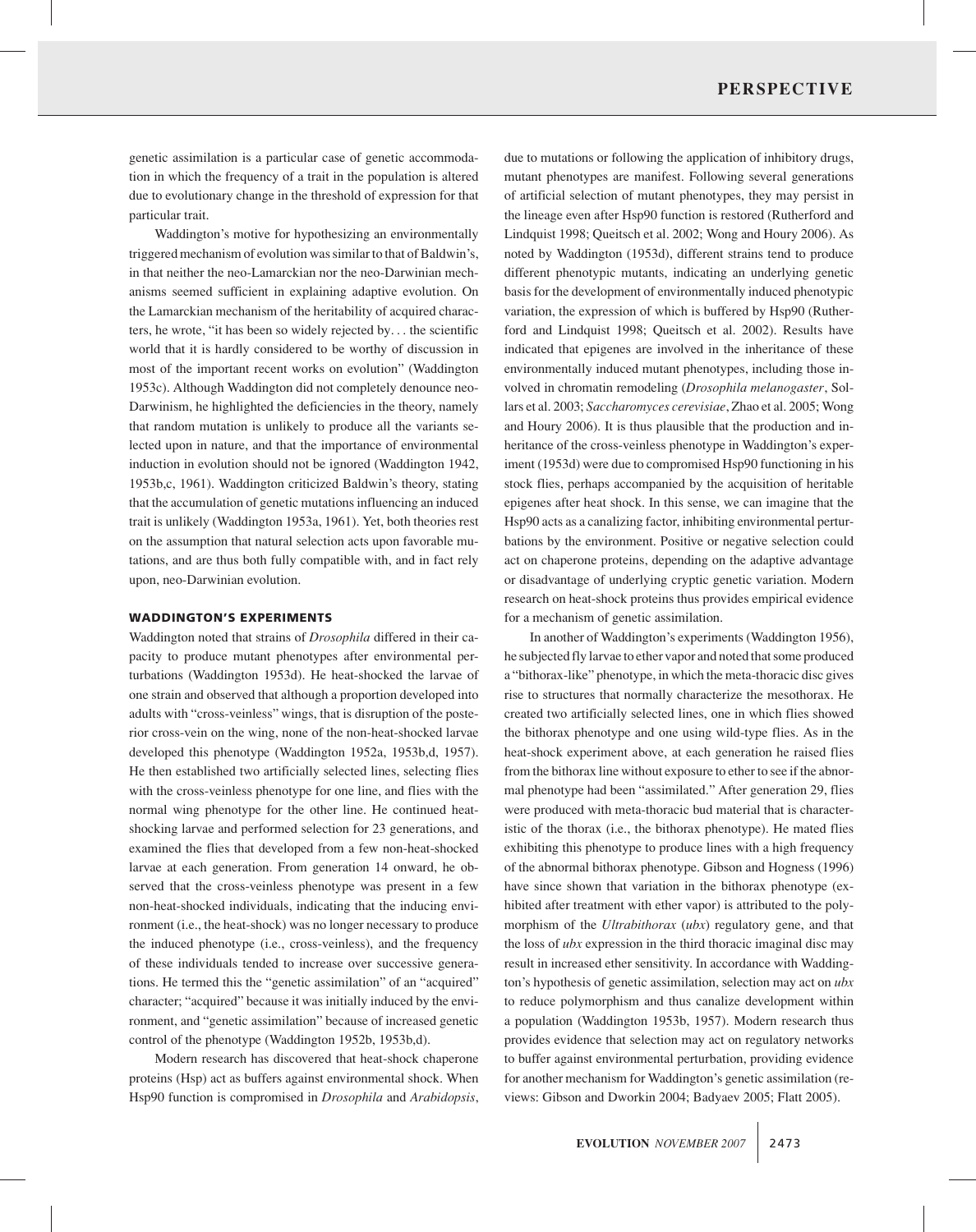

**Figure 1. Relationship between the phenotype and the environment (i.e., plasticity) before (solid lines, gray bars) and after (dashed lines, white bars) genetic accommodation. A and B represent the Baldwin effect and C represents genetic assimilation. (i) Reaction norms for continuous phenotypic variation along an environmental gradient, and (ii) polyphenisms in discrete environments (the height of the bars represent either the magnitude of the induced phenotype, or the frequency of the polyphenism in the population).**

# *Disentangling the Baldwin Effect and Genetic Assimilation*

In modern studies, how can we disentangle the Baldwin effect from genetic assimilation? In both cases, traits would initially be plastic, and neo-Darwinian selection would act upon the reaction norm. The end result of selection however, differs between the two processes. In the Baldwin effect, selection may act to change mean trait values without changing the level of plasticity in the population (Fig. 1A; Table 1), or alternately, selection acting on the phenotype can result in increases in the level of plasticity (because the most plastic individuals possess the most extreme phenotype and are thus positively selected; Fig. 1B; Table 1). The key to the Baldwin effect is that the initial plasticity allows for the survival in a novel environment, and neo-Darwinian evolution can proceed from there. Genetic assimilation, conversely, should act to decrease plasticity (i.e., increase canalization) in a population within a given range of environmental conditions (Fig. 1C; Table 1), if an increase in canalization is adaptive. Both the Baldwin effect and genetic assimilation may occur simultaneously for a trait within a population (Fig. 2).

Another of Waddington's experiments on "genetic assimilation of acquired characters" (Waddington 1959) illustrates why the Baldwin effect may easily be confused with genetic assimilation. Waddington raised larvae of three strains of *D*. *melanogaster* in a salt medium that resulted in at least 60% mortality. He raised flies for 21 generations and increased the salt concentration each generation to maintain a constant mortality rate. After 21 generations, he raised larvae from the selected lines and from the original stock flies on media with differing levels of salt. He noted that although the unselected stock tended to have higher survival at lower salt concentrations, the selected lines had higher survival at higher salt concentrations. In all cases, the survivors in the selected lines had greater areas of the anal papillae (involved in osmoregulation), and anal papillae area increased with increasing salt concentration. He speculated that the increased area of the anal papillae in the selected lines is evidence for genetic assimilation, but this is clearly a contradiction of his own definition. He defined genetic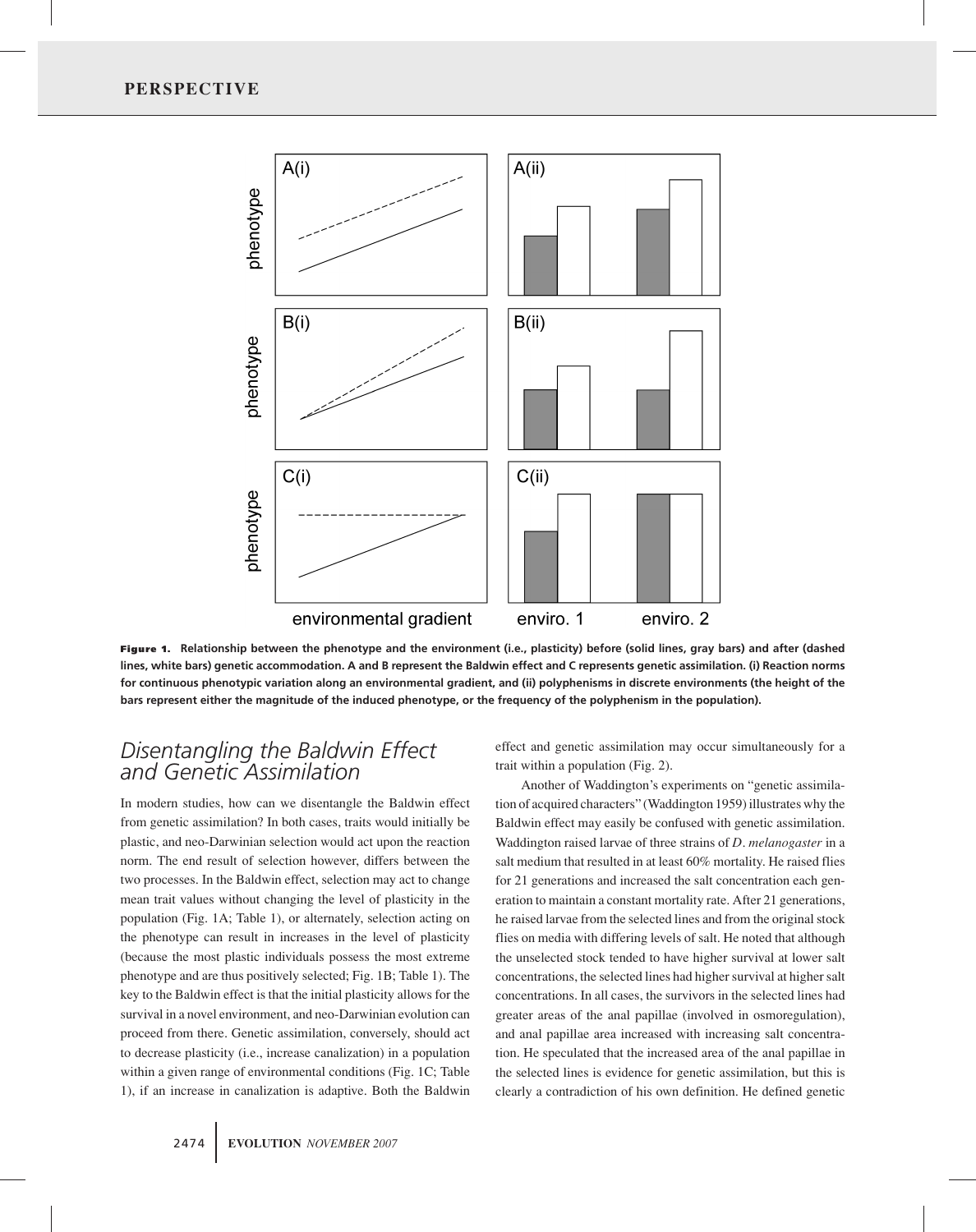

**Figure 2. Both the Baldwin effect and genetic assimilation can occur simultaneously for a trait in a population. See Figure 1 for legend.**

assimilation as a process leading to "canalization," or rather increased genetic control of a phenotype. In this case, however, the phenotype that was manifest in higher salt concentrations is clearly not canalized in the selected lines, as evidenced by the reaction norm. Indeed, it appears that the salt-selected larvae had an even steeper slope of the reaction norm, indicating that plasticity had *increased* (Waddington 1959, 1961). Could the individuals with the largest anal papillae have been the ones to survive, thus providing variation for large papillae in subsequent generations? Perhaps the most plastic individuals were the ones capable of survival, and thus Waddington inadvertently selected for plasticity. Waddington's study (1959) therefore does not conclusively demonstrate genetic assimilation, but rather appears to demonstrate the Baldwin effect. Considering these conclusions, it is understandable that modern-day confusion occurs surrounding the terms "genetic assimilation" and the "Baldwin effect." I propose that the best way to deal with this issue is to assume that Waddington misinterpreted his results, and to adhere to his strict definition of genetic assimilation, that is, increased genetic control of a trait that was once environmentally induced.

#### **EVOLUTIONARY CHANGE IN PLASTICITY**

Although Baldwin's theory revolves primarily around the evolution of trait means (i.e., the *elevation* of reaction norms), Waddington's theory is based on the assumption that plasticity itself (i.e., the *slopes* of reaction norms) will evolve. To document evolvability of a slope of a reaction norm, a genotype-by-environment ( $G \times$ E) interaction must be present (Via and Lande 1985; Scheiner and Lyman 1989; Scheiner 1993). Several empirical studies have documented  $G \times E$  interactions, indicating the potential for plasticity to evolve (e.g., papers reviewed by Windig et al. 2004; Danielson-François et al. 2006; Gutteling et al. 2007). Using a different approach, Nussey et al. (2005) documented significant heritability in the slope of the reaction norm for breeding date in relation to spring temperature in great tits (*Parus major*), indicating that plasticity in breeding date can evolve in these birds.

Both the Baldwin effect and genetic assimilation could apply to different traits within a lineage, or even to a specific trait in different lineages. Indeed, Suzuki and Nijhout (2006) found evidence for genetic accommodation in two selected lineages of tobacco hornworms (*Manduca sexta*), one in which the plastic response decreased (genetic assimilation), and the other in which the plastic response increased after selection. *M. sexta* consist of two color morphs exhibiting either green (wild-type) or black (mutant) larvae. Heat-shocking the mutant larvae results in the production of a variety of different color morphs, ranging from pure green to pure black. Suzuki and Nijhout created two selected lines from the heat-shocked black mutant strain, one line selected for green and the other for black larval coloration. They also established an unselected control line, in which larvae were heat-shocked but were not subjected to artificial selection. Reaction norms of larval coloration were observed after 13 generations of selection, using developmental temperatures ranging from 20◦C to 42◦C. The reaction norms of the control and green-selected lines followed sigmoidal curves (see figure in Suzuki and Nijhout 2006). The control line consisted of mostly black phenotypes, but the green coloration increased at an inflection point around 32.7◦C. Whereas the green-selected line was mostly black at low temperatures, at high temperatures, it was completely green, with an inflection point around  $28.5^{\circ}$ C; that is, both the slope and elevation of the reaction norm *increased* relative to the control line (figure 2B in Suzuki and Nijhout 2006). The black-selected line remained black at all temperatures; that is, both the slope and elevation of the reaction norm *decreased* relative to the control line (figure 2B in Suzuki and Nijhout 2006). What do these results tell us in terms of the Baldwin effect and genetic assimilation? First, the environmental switch point, the temperature at which green phenotypes are manifest, is lower, and the elevation of the reaction norm is higher in the green-selected line than in the control line. This is evidence for the Baldwin effect (i.e., plasticity allows for survival via artificial selection, followed by heritable change in the reaction norm). Second, in the black-selected line, green coloration could no longer be induced after 13 generations, even with temperatures as high as 42◦C. This is evidence for genetic assimilation, that is, canalization of development of larval coloration. Suzuki and Nijhout (2006) thus successfully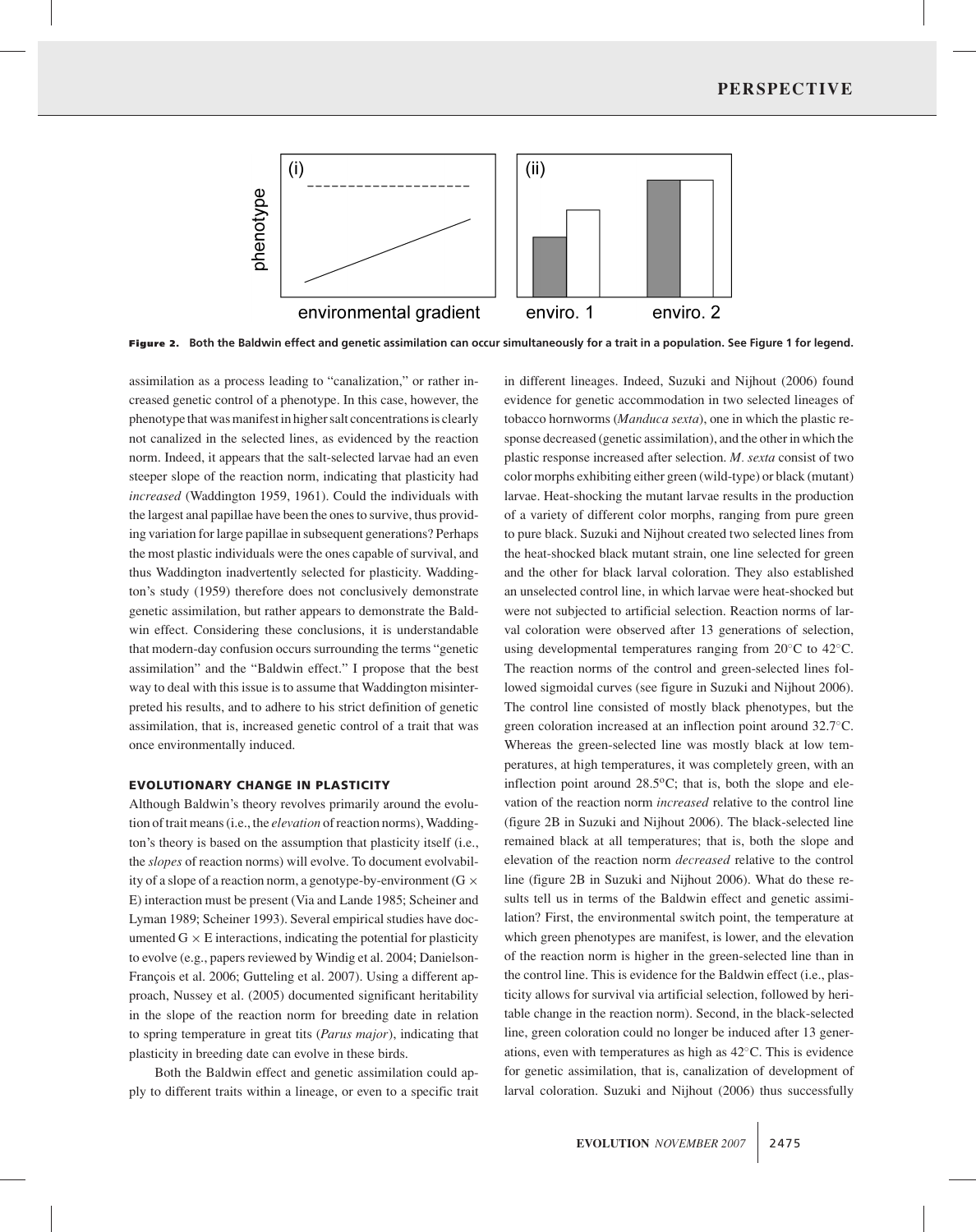demonstrated that both the Baldwin effect and genetic assimilation can occur for the same trait in different lineages.

Extricating the Baldwin effect from genetic assimilation may prove difficult, perhaps one reason why their definitions are easily confused. One example that demonstrates this difficulty is the monophyletic group of four genera of spadefoot toads and parsley frogs (Gomez-Mestre and Buchholz 2006). The tadpoles of Old World genera, *Pelobates* and *Pelodytes*, live in long-lasting or permanent ponds, whereas tadpoles of North American genera, *Spea* and *Scaphiopus*, live in shorter-lived ephemeral ponds. The former have longer larval periods than the latter. Reaction norms for larval period in relation to the duration of the larval environment showed no overlap in larval period between Old World and North American genera. In addition, the North American genera had shallower slopes, indicating a lesser degree of plasticity. Phylogenetic analysis revealed that the longer and more plastic larval period is in the ancestral state, thus shorter and less plastic larval periods must have evolved after colonization of North American ponds. This indicates that plasticity in larval period may have allowed for colonization of North American ponds (i.e., Baldwin's "organic selection"), followed by genetic changes that shifted the elevation of the reaction norms (i.e., Baldwin's "orthoplasy"). At first glance, it would appear that genetic assimilation might be occurring because the slope of the reaction norm has decreased in the most recent lineages relative to the ancestral lineages. However, it remains possible that decreased plasticity in larval period is not adaptive, but rather occurs due to constraints imposed by a minimum larval period required for normal development.

### **CONDITIONS FAVORING THE BALDWIN EFFECT AND GENETIC ASSIMILATION**

Under which natural conditions would each process, the Baldwin effect and genetic assimilation, be favored? The Baldwin effect should be favored if plasticity is beneficial, and in situations in which maintenance of the ability to respond to environmental cues is not costly (see DeWitt et al. 1998). Plasticity may be beneficial to organisms in heterogeneous environments (e.g., Day et al. 1994; Gianoli and Gonzalez-Teuber 2005; Richter-Boix et al. 2006), or ´ it may be beneficial in lineages with high gene flow among populations in divergent environments (e.g., Sultan and Spencer 2002). An increase in plasticity, or shift in trait means without changes in plasticity, would be favored if limits to plasticity occurred following an adaptive plastic response to a novel environmental condition. That is, if an environmental change induces a new peak on a fitness landscape, the plastic response may push the population up the new peak, but to reach the fitness maxima further phenotypic changes, via genetic accommodation, would be necessary (Price et al. 2003; Ghalambor et al. 2007).

Genetic assimilation, on the other hand, would tend to occur when plasticity is costly to maintain or if it is maladaptive. Several costs to plasticity have been identified, including, but not limited to (1) energetic costs associated with the maintenance of sensory and regulatory mechanisms, (2) costs associated with the production of the phenotype, for example trade-offs, (3) developmental instability, and (4) genetic costs, for example linkage with disadvantageous genes, or disadvantageous pleiotropy or epistasis (De-Witt et al. 1998). Relyea (2002) examined potential fitness costs of morphological plasticity in wood frog (*Rana sylvatica*) tadpoles in response to predatory insects. In the presence of the predator, increased plasticity in several aspects of body shape had negative effects on growth and development, but survival increased with increasing plasticity in body depth. In the absence of the predator, however, survival tended to *decrease* with increasing plasticity in muscle depth and width. Thus, in stable environments, selection may act to canalize development of body and muscle shape in tadpoles. Steinger et al. (2003) showed that in the plant *Sinapis arvensis*, plants that had greater plasticity in leaf area in response to light levels produced fewer seeds. In the snail *Physa heterostropha* (DeWitt 1998), growth rate was negatively correlated with plasticity in shell shape in response to fish predation. Thus fitness costs to plasticity do occur in nature, and genetic assimilation could be favored if plasticity is not beneficial. For example, Buckley et al. (2007) examined growth in western fence lizards (*Sceloporus occidentalis*), the eggs of which had been incubated under two thermal treatments (24◦C and 30◦C). Hatchlings were then maintained at common temperatures, and aspects of growth were monitored for seven weeks posthatching. At hatching, hind-limb length, inter-limb length, and body mass differed between the treatments, but by week seven no significant differences were observed between the groups. This may be an example of genetic assimilation that has occurred to canalize development following environmentally induced changes that occurred during the incubation period.

### **THE BALDWIN EFFECT, GENETIC ASSIMILATION, AND EVOLUTIONARY DIVERSIFICATION**

Recently, attention has been paid to whether the Baldwin effect, genetic assimilation, and phenotypic plasticity in general can promote evolutionary diversification in nature. Price et al. (2003) modeled how phenotypic plasticity can allow for diversification by allowing for individuals to move among peaks on a fitness landscape. Pigliucci and Murren (2003) and Pigliucci et al. (2006) propose that plasticity could allow expansion into novel environments (i.e., Baldwin's "organic selection"), and that genetic assimilation could then result in adaptive genetic divergence among populations (see Fig. 2); although Baldwin's orthoplasy could ultimately have a similar effect. de Jong's (2005) quantitative genetic model showed no evidence that phenotypic plasticity and genetic assimilation could provide a means for ecotype divergence. Yet Pigliucci et al. (2006) criticize de Jong on several accounts: (1)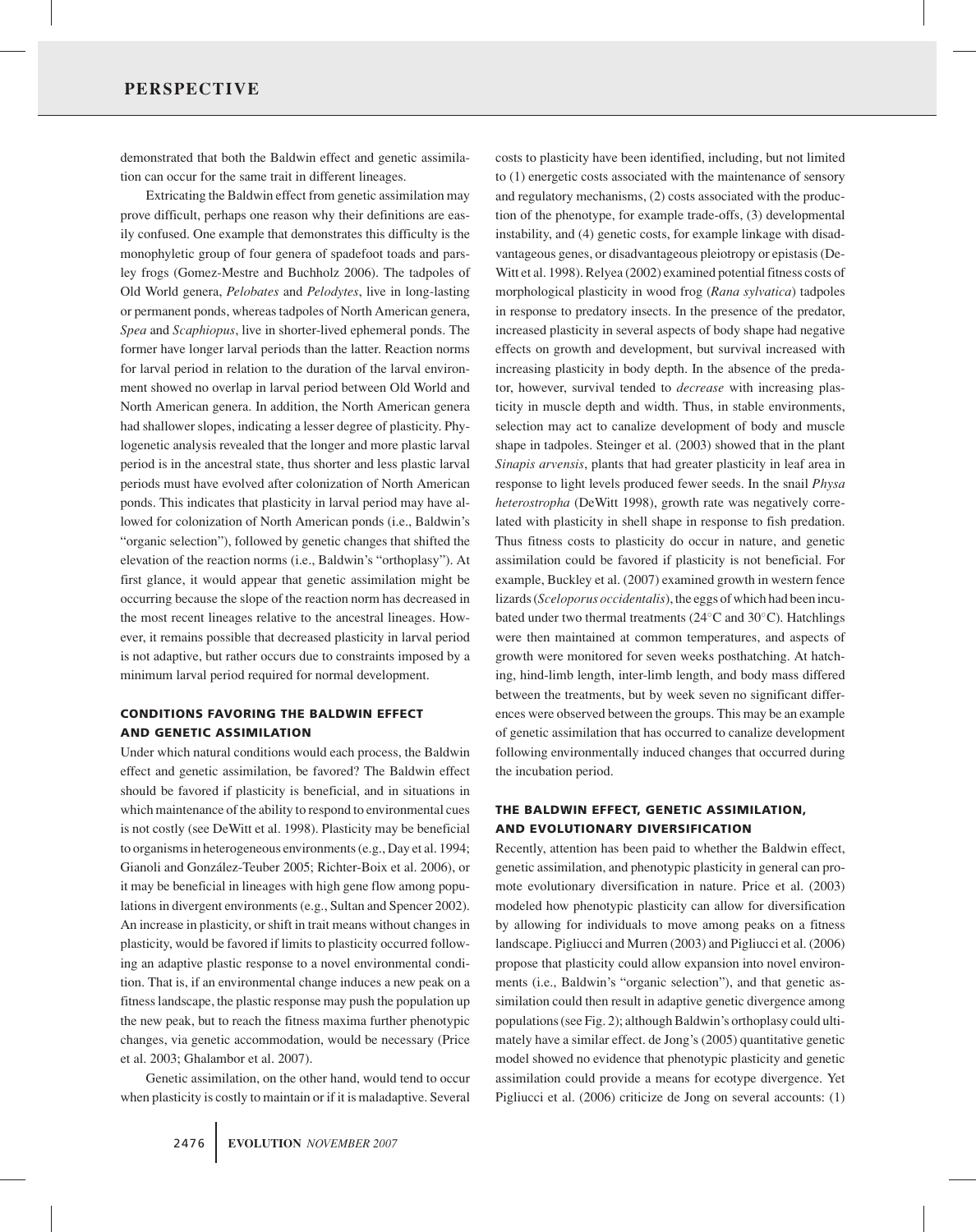she fails to consider that plasticity can facilitate survival in novel environments, (2) her model is limited because it focuses only on adaptive plasticity, cannot infer causal mechanisms or predict future outcomes, and does not take into account limits to plasticity that would warrant further evolution, (3) she ignores evidence for genetic assimilation and the ability of plasticity to positively influence diversification in empirical studies (see examples above), (4) she views the hypothesis that plasticity influences evolutionary diversification as a threat to the Modern Synthesis, but Pigliucci et al. (2006) note that this hypothesis is compatible with the Synthesis (note above, that neo-Darwinian evolution is a key component to the Baldwin effect and genetic assimilation). Genetic assimilation could also allow for the accumulation of cryptic genetic variation, which could later become expressed after removal of the canalizing factor, or "de-canalization," thus promoting evolvability (Rutherford and Lindquist 1998, Gibson and Dworkin 2004; Flatt 2005). Theoretical predictions and empirical evidence thus point toward the possibility that the Baldwin effect and genetic assimilation could play important roles in the evolution of diversification.

## *Summary*

The Baldwin effect increases the survival of individuals in environments in which they would otherwise be maladapted or have reduced fitness. Through the neo-Darwinian process of genetic accommodation, populations can adapt genetically to these environments, leading to new evolutionary trajectories. The Baldwin effect couples phenotypic accommodation with genetic accommodation to result in adaptive evolution. Genetic assimilation, on the other hand, can either prevent induction of a maladaptive phenotype, or eliminate costs associated with the sensory and regulatory mechanisms needed to elicit a plastic response. The Baldwin effect may tend to increase plasticity or have no effect on the level of plasticity, whereas genetic assimilation decreases plasticity within a range of environmental variables. Whereas the Baldwin effect may promote evolutionary diversification, genetic assimilation has a stabilizing effect in populations, or enhances evolvability by allowing for the accumulation of mutations. It is unclear which mechanism occurs more commonly in nature, and it is conceivable that both mechanisms may act simultaneously in a population, each on different traits, or even on the same trait.

Although the term "genetic assimilation" has been used to refer to both a loss of plasticity (i.e., canalization; Waddington 1953a,b,c,d, 1961) and shifts in the phenotype without decreases in plasticity (Waddington 1959; Chapman et al. 2000; Price et al. 2003), I propose that we restrict the use of the term to refer to adaptive decreases in plasticity (i.e., Waddington's original interpretation of genetic assimilation). A more appropriate alternate term, that is genetic accommodation (as used by West-Eberhard 2003 and Braendle and Flatt 2006), should be used to refer to any type of shift in the reaction norm (shift in the elevation or slope) after exposure to a novel environmental stimulus. Through the refinement of these definitions, we will provide ourselves with more effective tools to convey ideas about the implications of phenotypic plasticity in evolutionary biology.

#### **ACKNOWLEDGMENTS**

I thank E. Abouheif and L. Chapman for insightful discussion, and M. Dijkstra, A. Schwartz, and two anonymous reviewers for helpful comments that improved the manuscript. Financial support was provided in the form of a Canada Graduate Scholarship (Natural Sciences and Engineering Research Council of Canada) and a Department of Biology Top-Up Scholarship (McGill University) to EC.

#### **LITERATURE CITED**

- Adams, C. E., and F. A. Huntingford. 2004. Incipient speciation driven by phenotypic plasticity? Evidence from sympatric populations of Arctic charr. Biol. J. Linn. Soc. 81:611–618.
- Aubret, F., R. Shine, and X. Bonnet. 2004. Adaptive developmental plasticity in snakes. Nature 431:261–262.
- Badyaev, A. V. 2005. Stress-induced variation in evolution: from behavioural plasticity to genetic assimilation. Proc. R. Soc. Lond. B 272:877–886.
- Baldwin, J. M. 1896. A new factor in evolution. Am. Nat. 30:441–451,536– 553.
- ———. 1902. Development and evolution. MacMillan Co., Lond.
- Braendle, C., and T. Flatt. 2006. A role for genetic accommodation in evolution? Bioessays 28:868–873.
- Buckley, C. R., M. Jackson, M. Youssef, D. J. Irschick, and S. C. Adolph. 2007. Testing the persistence of phenotypic plasticity after incubation in the western fence lizard, *Sceloporus occidentalis*. Evol. Ecol. Res. 9:169–183.
- Chapman, L. J., F. Galis, and J. Shinn. 2000. Phenotypic plasticity and the possible role of genetic assimilation: hypoxia-induced trade-offs in the morphological traits of an African cichlid. Ecol. Lett. 3:387–393.
- Conover, D. O, and E. T. Schultz. 1995. Phenotypic similarity and the evolutionary significance of countergradient variation. Trends Ecol. Evol. 10:248–252.
- Danielson-François, A. M., J. K. Kelly, and M. D. Greenfield. 2006. Genotype  $\times$  environment interaction for make attractiveness in an acoustic moth: evidence for plasticity and canalization. J. Evol. Biol. 19:532–542.
- Day, T., J. Pritchard, and D. Schluter. 1994. A comparison of two sticklebacks. Evolution 48:1723–1734.
- de Jong, G. 2005. Evolution of phenotypic plasticity: patterns of plasticity and the emergence of ecotypes. New. Phytol. 166:101–118.
- DeWitt, T. J. 1998. Costs and limits of phenotypic plasticity: tests with predator-induced morphology and life history in a freshwater snail. J. Evol. Biol. 11:465–480.
- DeWitt, T. J., A. Sih, and D. S. Wilson. 1998. Costs and limits of phenotypic plasticity. Trends Ecol. Evol. 13:77–81.
- Flatt, T. 2005. The evolutionary genetics of canalization. Q. Rev. Biol. 80:287– 316.
- Gause, G. F. 1947. Problems of evolution. Trans. Conn. Acad. Sci. 37:17–68.
- Ghalambor, C. K., J. K. McKay, S. P. Carroll, and D. N. Reznick. 2007. Adaptive versus non-adaptive phenotypic plasticity and the potential for contemporary adaptation in new environments. Funct. Ecol. 21:394–407.
- Gibson, G., and I. Dworkin. 2004. Uncovering cryptic genetic variation. Nature Genet. 5:681–690.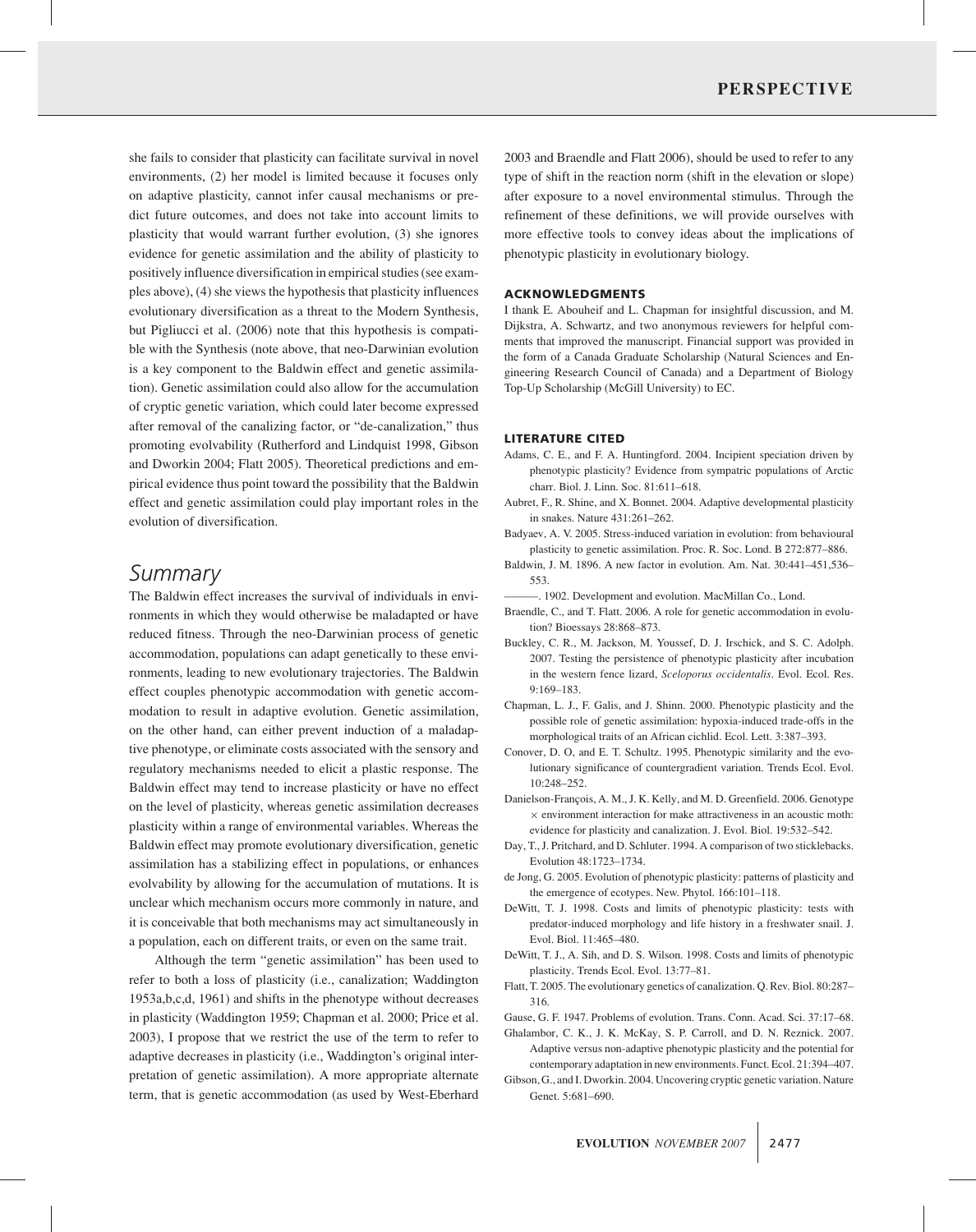- Gibson, G., and D. S. Hogness. 1996. Effect of polymorphism in the *Drosophila* regulatory gene *Ultrabithorax* on homeotic stability. Science 271:200–203.
- Gianoli, E., and M. González-Teuber. 2005. Environmental heterogeneity and population differentiation in plasticity to drought in *Convolvulus chilensis* (Convolvulaceae). Evol. Ecol. 19:603–613.
- Gomez-Mestre, I., and D. R. Buchholz. 2006. Developmental plasticity mirrors differences among taxa in spadefoot toads linking plasticity and diversity. Proc. Nat. Acad. Sci. USA 104:19021–19026.
- Grether, G. F. 2005. Environmental change, phenotypic plasticity, and genetic compensation. Am. Nat. 166:E115–E123.
- Gutteling, E. W., J. A. G. Riksen, J. Bakker, and J. E. Kammenga. 2007. Mapping phenotypic plasticity and genotype-environment interactions affecting life-history traits in *Caenorhabditis elegans*. Heredity 98:28– 37.
- Hall, B. K. 2001. Organic selection: proximate environmental effects on the evolution of morphology and behaviour. Biol. Philos. 16:215–237.
- Hirasaki, E., N. Ogihara, Y. Hamada, H. Kumakura, and M. Nakatsukasa. 2004. Do highly trained monkeys walk like humans? A kinematic study of bipedal locomotion in bipedally trained Japanese macaques. J. Hum. Evol. 46:739–750.
- Morgan, C. L. 1896. On modification and variation. Science 4:733–740.
- Nussey, D. H., E. Postma, P. Gienapp, and M. E. Visser. 2005. Selection on heritable phenotypic plasticity in a wild bird population. Science 310:304–306.
- Osborn, H. F. 1896. A mode of evolution requiring neither natural selection nor the inheritance of acquired characters. Trans. N.Y. Acad. Sci. 15:141– 142,148.
- Parsons, K. J., and B. W. Robinson. 2006. Replicated evolution of integrated plastic responses during early adaptive divergence. Evolution 60:801– 813.
- Pigliucci, M., and C. J. Murren. 2003. Genetic assimilation and a possible evolutionary paradox: can macroevolution sometimes be so fast as to pass us by? Evolution 57:1455–1464.
- Pigliucci, M., C. J. Murren, and C. D. Schlichting. 2006. Phenotypic plasticity and evolution by genetic assimilation. J. Exp. Biol. 209:2362– 2367.
- Price, T. D., A. Qvarnström, and D. E. Irwin. 2003. The role of phenotypic plasticity in driving genetic evolution. Proc. R. Soc. Lond. B 270:1433– 1440.
- Queitsch, C., T. A. Sangster, and S. Lindquist. 2002. Hsp90 as a capacitor of phenotypic variation. Nature 417:618–624.
- Relyea, R. A. 2002. Costs of phenotypic plasticity. Am. Nat. 159:272–282.
- Richter-Boix, A., G. A. Llorente, and A. Montori. 2006. A comparative analysis of the adaptive developmental plasticity hypothesis in six Mediterranean anuran species along a pond permanency gradient. Evol. Ecol. Res. 8:1139–1154.
- Robinson, B. W., and R. Dukas. 1999. The influence of phenotypic modifications on evolution: the Baldwin effect and modern perspectives. Oikos 85:582–589.
- Rollo, C. D. 1994. Phenotypes. Their epigenetics, ecology and evolution. Chapman & Hall, Lond.
- Rutherford, S. L., and S. Lindquist. 1998. Hsp90 as a capacitor for morphological evolution. Nature 396:336–342.
- Sarkar, S. 2004. From the*Reaktionsnorm*to the evolution of adaptive plasticity: a historical sketch, 1909–1999. Pp. 10–30 *in* T. J. DeWitt and S. M. Scheiner, eds. Phenotypic plasticity. Oxford Univ. Press, Oxford, U.K.
- Scheiner, S. M. 1993. Genetics and evolution of phenotypic plasticity. Ann. Rev. Ecol. Syst. 24:35–68.
- Scheiner, S. M, and R. F. Lyman. 1989. The genetics of phenotypic plasticity I. Heritability. J. Evol. Biol. 2:95–107.
- Schlichting, C. D. 2004. The role of phenotypic plasticity in diversification. Pp. 191–200 *in* T. J. DeWitt and S. M. Scheiner, eds. Phenotypic plasticity. Oxford Univ. Press, Oxford, U.K.
- Schlichting, C. D., and M. Pigliucci. 1993. Control of phenotypic plasticity via regulatory genes. Am. Nat. 142:366–370.
- -. 1998. Phenotypic evolution: a reaction norm perspective. Sinauer Associates, Sunderland, MA.

Schmalhausen, I. I. 1949. Factors of evolution. Blakiston. Philadelphia, PA. Simpson, G. G. 1953. The Baldwin effect. Evolution 7:110–117.

- Slijper, E. J. 1942a. Biologic-anatomical investigations on the bipedal gait and upright posture in mammals, with special reference to a little goat, born without forelegs. I. Proc. Koninklijke Nederlandse Akademie Wetenschappen 45:288–295.
- -. 1942b. Biologic-anatomical investigations on the bipedal gait and upright posture in mammals, with special reference to a little goat, born without forelegs. II. Proc. Koninklijke Nederlandse Akademie Wetenschappen 45:407–415.
- Sollars, V., X. Lu, L. Xiao, X. Wang, M. D. Garfinkel, and D. M. Ruden. 2003. Evidence for an epigenetic mechanism by which Hsp90 acts as a capacitor for morphological evolution. Nature Genet. 33:70– 74.
- Steinger, T., B. A. Roy, and M. L. Stanton. 2003. Evolution in stressful environments II: adaptive value and costs of plasticity in response to low light in *Sinapis arvensis*. J. Evol. Biol. 16:313– 323.
- Sultan, S. E., and H. G. Spencer. 2002. Metapopulation structure favors plasticity over local adaptation. Am. Nat. 160:271–283.
- Suzuki, Y., and H. F. Nijhout. 2006. Evolution of a polyphenism by genetic accommodation. Science 311:650–652.
- Van Buskirk, J., and M. Arioli. 2005. Habitat specialization and adaptive phenotypic divergence of anuran populations. J. Evol. Biol. 18:596– 608.
- Via, S. 1993a. Adaptive phenotypic plasticity: target or by-product of selection in a variable environment? Am. Nat. 142:352–365.
- -. 1993b. Regulatory genes and reaction norms. Am. Nat. 142:374–378.
- Via, S., and R. Lande. 1985. Genotype-environment interaction and the evolution of phenotypic plasticity. Evolution 39:505–522.
- Waddington, C. H. 1942. Canalization of development and the inheritance of acquired characters. Nature 150:563–565.
- -. 1952a. Selection of the genetic basis for an acquired character. Nature 169:278.
- ———. 1952b. Selection of the genetic basis for an acquired character: reply to Begg. Nature 169:625–626.
- ———. 1953a. The "Baldwin effect," "genetic assimilation" and "homeostasis". Evolution 7:386–387.
- ———. 1953b. Epigenetics and evolution. Symp. Soc. Exp. Biol. 7:186–199. ———. 1953c. The evolution of adaptations. Endeavour 12:134–139.
- ———. 1953d. Genetic assimilation of an acquired character. Evolution
- 7:118–126. ———. 1956. Genetic assimilation of the bithorix phenotype. Evolution 10:1–
- 13. - 1957. The strategy of the genes. George Allen & Unwin Ltd., Lond. ———. 1959. Canalization of development and genetic assimilation of ac-
- quired characters. Nature 183:1654–1655. ———. 1961. Genetic assimilation. Adv. Genet. 10:257–290.
- West-Eberhard, M. J. 1989. Phenotypic plasticity and the origins of diversity. Annu. Rev. Ecol. Syst. 20:249–278.
- -. 2003. Developmental plasticity and evolution. Oxford Univ. Press, Oxford, U.K.
- ———. 2005. Phenotypic accommodation: adaptive innovation due to developmental plasticity. J. Exp. Zool. (Mol. Dev. Evol.) 304B:610–618.